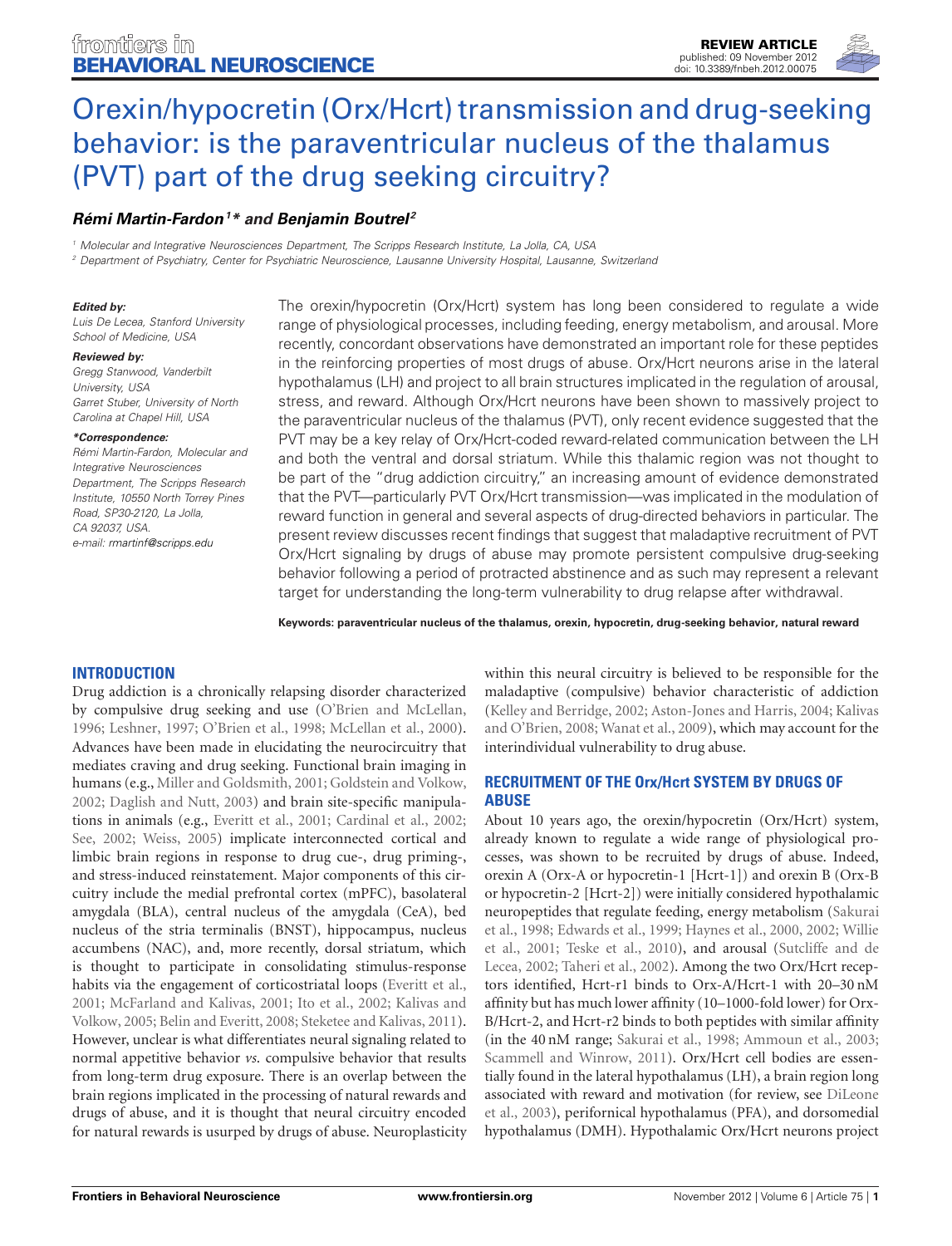to brainstem nuclei where they are considered to play a major role in the regulation of arousal and modulation of stress responses [\(Baldo et al.](#page-3-3), [2003](#page-3-3); [Winsky-Sommerer et al., 2004](#page-5-15)). They also project to the paraventricular nucleus of the thalamus (PVT), NAC shell (NACsh), ventral pallidum (VP), ventral tegmental area (VTA), CeA, and BNST [\(Peyron et al., 1998;](#page-5-16) [Baldo et al.,](#page-3-3) [2003](#page-3-3)). A past conjecture suggested a dichotomy in Orx/Hcrt function, with Orx/Hcrt neurons in the LH regulating reward processes and Orx/Hcrt neurons in the PFA and DMH being mostly involved in the r[egulation of arousal and stress responses \(](#page-4-13)Harris and Aston-Jones, [2006\)](#page-4-13). However, recent evidence opposes this interpretation because similar patterns of Fos-positive Orx/Hcrt cells were observed in both the PFA/LH and DMH in rats exposed to contextual stimuli previously paired with ethanol availability [\(Dayas et al., 2008\)](#page-4-14). Furthermore, medial and lateral Orx/Hcrt cells were shown to project to both the locus coeruleus and VTA, confirming that convergent projections from different Orx/Hcrt populations to these two brain areas may strengthen the temporal association between stress, arousal, and reward-seeking, thus o[ptimizing goal-oriented behavioral strategies \(](#page-4-15)Calipari and Espana, [2012;](#page-4-15) [Gonzalez et al., 2012](#page-4-16)).

In addition to their involvement in the regulation of natural rewards, recent evidence showed that hypothalamic Orx/Hcrt neurons played a significant role in the modulation of reward function and, particularly, drug-directed behaviors [\(Harris et al.,](#page-4-17) [2005](#page-4-17)). Hypothalamic Orx/Hcrt neurons become activated by stimuli associated with food, morphine, cocaine, and ethanol [\(Harris et al., 2005](#page-4-17); [Dayas et al.](#page-4-14), [2008;](#page-4-14) [Martin-Fardon et al.,](#page-5-17) [2010](#page-5-17); [Jupp et al., 2011\)](#page-4-18). Similarly, the expression of conditioned place preference induced not only by food but also by morphine and cocaine is associated with activation of Orx/Hcrt neurons in the LH [\(Harris et al.](#page-4-17), [2005](#page-4-17)) likely due to the stimulation of LH Orx/[Hcrt by rostral lateral septum afferents \(](#page-5-18)Sartor and Aston-Jones, [2012\)](#page-5-18). Consistent with these observations, intra-VTA microinjection of Orx-A produces a renewal of morphineinduced conditioned place preference, whereas administration of the Hcrt-r1 antagonist *N*-(2-methyl-6-benzoxazolyl)-*N*- -1,5 n-aphthyridin-4-yl urea (SB334867) decreases the expression of morphine-induced conditioned place preference [\(Harris et al.,](#page-4-17) [2005](#page-4-17)). SB334867 also blocks the acquisition of cocaine-induced behavioral sensitization and potentiation of excitatory currents [induced by cocaine in VTA dopamine neurons \(](#page-3-4)Borgland et al., [2006](#page-3-4)). Intra-VTA administration of SB334867 reduces the motivation to self-administer cocaine and attenuates the cocaine-induced enhancement of dopamine signaling in the NAC [\(Espana et al., 2010](#page-4-19)). Blockade of Hcrt-r1 decreases ethanol [\(Lawrence et al.](#page-4-20), [2006](#page-4-20)) and nicotine [\(Hollander et al.,](#page-4-21) [2008](#page-4-21)) self-administration, inhibits cue-induced reinstatement of ethanol [\(Lawrence et al.](#page-4-20), [2006](#page-4-20)) and cocaine [\(Smith et al.,](#page-5-19) [2010](#page-5-19)) seeking, and attenuates stress-induced reinstatement of cocaine and ethanol seeking [\(Boutrel et al., 2005;](#page-3-5) [Richards et al.,](#page-5-20) [2008](#page-5-20)).

Thus, behavioral and functional evidence indicates a role for Orx/Hcrt signaling in the motivational effects of cocaine and other drugs of abuse [\(Borgland et al.](#page-3-4), [2006](#page-3-4); [Bonci and Borgland,](#page-3-6) [2009](#page-3-6); [Thompson and Borgland, 2011](#page-5-21)), but questions remain about what differentiates Orx/Hcrt signaling related to normal

appetitive behavior *vs*. compulsive behavior that results from long-term drug exposure.

### **DIFFERENTIAL RECRUITMENT OF THE Orx/Hcrt SYSTEM BY DRUGS OF ABUSE AND NATURAL REWARDS**

One hypothesis concerning the control of drug-seeking behavior is that the neural circuits that mediate these effects are common motivational circuits that are more robustly activated by drug-related stimuli and not specific to addiction-related events. This activation that normally governs responding for natural rewards creates new motivational states or tilts processes that normally govern responding for natural rewards toward drugdirected behavior [\(Kelley and Berridge, 2002\)](#page-4-7). Considered to orchestrate the appropriate levels of alertness required for the elaboration and execution of goal-oriented behaviors, Orx/Hcrt is one legitimate candidate for further investigating how a system normally involved in the regulation of motivation and arousal may trigger a pathological state that elicits compulsive craving and relapse to drug seeking [\(Boutrel et al., 2010](#page-3-7)).

Evidence has accumulated that the Orx/Hcrt system is, in fact, more strongly engaged by drugs of abuse compared with natural non-drug reinforcers. For example, it has been shown that SB-334867 treatment significantly reduced responding for ethanol but not sucrose under a progressive-ratio schedule of reinforcement [\(Jupp et al., 2011\)](#page-4-18). An even more striking observation was that, although the stimuli conditioned to cocaine, ethanol, and a conventional reinforcer were shown to equally elicit reinstatement, SB334867 treatment selectively reversed conditioned reinstatement induced by a cocaine- or ethanol-related stimulus but had no effects on the same stimulus conditioned to a conventional reinforcer (sweetened condensed milk [SCM] or SuperSac [3%/0.125%, w/v, glucose/saccharin]; [Martin-Fardon and Weiss](#page-4-22), [2009](#page-4-22), [2012](#page-4-23); [Martin-Fardon et al.](#page-5-17), [2010\)](#page-5-17).

The pharmacological and neural mapping data are difficult to reconcile with the role of the Orx/Hcrt system in behavior motivated by food (i.e., a natural reward) and its more recently discovered role in drug reward. One hypothesis concerning the control of drug-seeking behavior is that the neural circuits that mediate the effects of drug cues are not specific to addictionrelated events but rather are common motivational circuits that are more robustly activated by drug-related stimuli. This activation will create new motivational states or tilt processes that normally govern responding for natural rewards toward drugdirected behavior [\(Kelley and Berridge, 2002](#page-4-7)). Drugs of abuse may produce this effect by neuroadaptively altering the neural systems that regulate motivation directed toward natural rewards. Evidence of drug-induced dysregulation of the Orx/Hcrt system exists for alcohol. For example, prepro-orexin mRNA is up-regulated in the LH in inbred alcohol-preferring (iP) rats following chronic ethanol consumption [\(Lawrence et al.](#page-4-20), [2006\)](#page-4-20). A possibility derived from this hypothesis is that the Orx/Hcrt system may, over the course of repeated drug use, acquire a preferential role in mediating the effects of stimuli conditioned to drugs of abuse *vs*. natural rewards. Consequently, one explanation for the preferential role of SB334867 in conditioned reinstatement for drugs *vs*. non-drugs could be that drugs neuroadaptively alter the neural systems that regulate motivation normally directed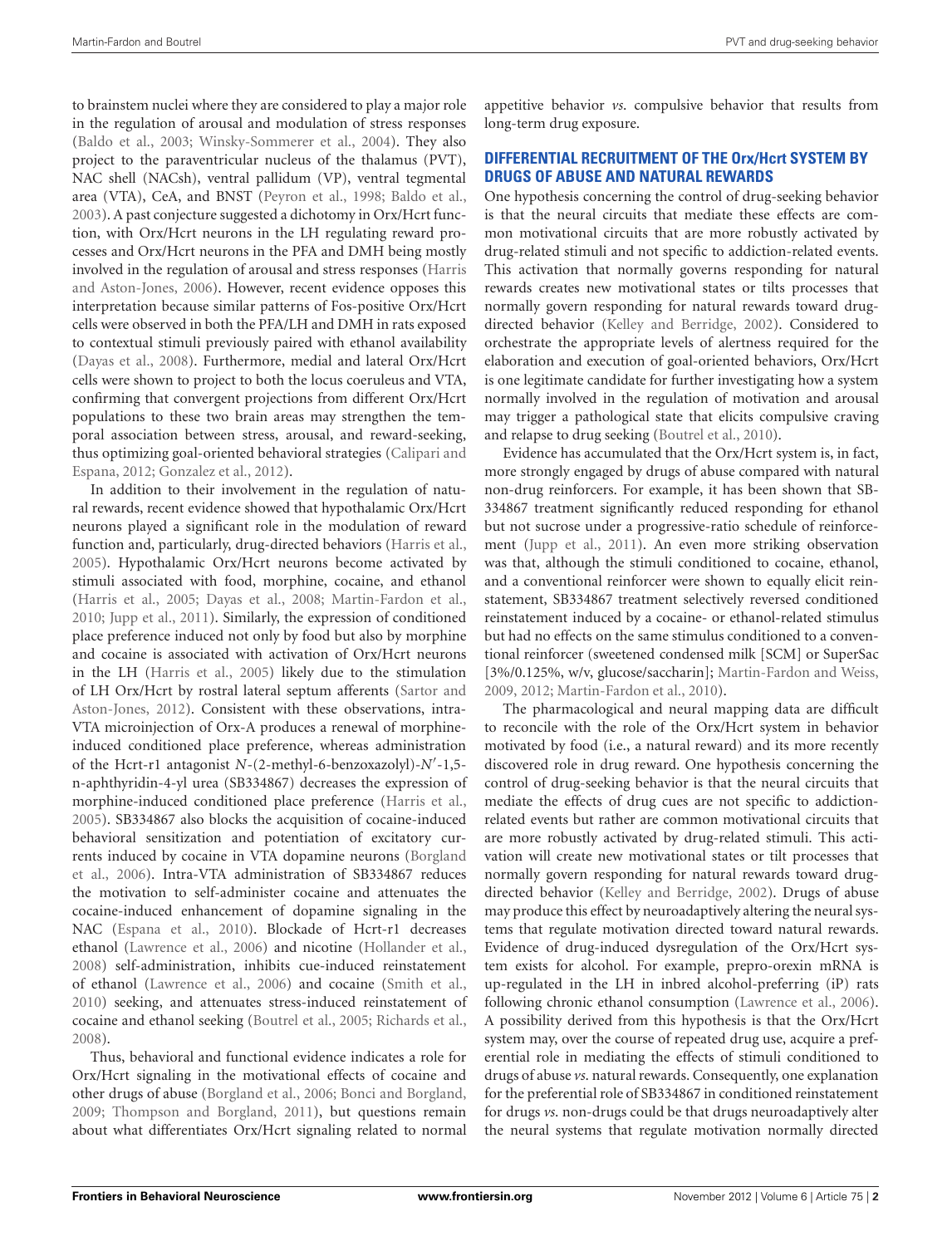toward natural rewards that is revealed by pharmacological (e.g., SB334867) manipulations.

Maladaptive recruitment of the Orx/Hcrt system by drugs of abuse is also suggested by findings that described neuroadaptive changes within the VTA. For example, voluntary cocaine and natural reward self-administration induces a common, shortlasting neuroadaptation in VTA dopaminergic neurons (i.e., increased glutamatergic function; [Chen et al., 2008\)](#page-4-24). However, this enhanced synaptic strength persists and is resistant to extinction in rats that self-administer cocaine only and not in rats that self-administer a non-drug reinforcer [\(Chen et al., 2008](#page-4-24)). Interestingly, several lines of evidence suggest that the participation of the VTA in cocaine-induced neuronal and behavioral changes requires Orx/Hcrt inputs. For example, activation of Hcrt-r1 in the VTA is necessary for the development of cocaineinduced locomotor sensitization [\(Borgland et al., 2006\)](#page-3-4), and Orx-A/Hcrt-1-mediated *N*-methyl-D-aspartate (NMDA) receptor plasticity in the VTA is increased in rats that self-administer cocaine [\(Borgland et al., 2009\)](#page-3-8). Additionally, short-lasting neuroadaptations in VTA dopaminergic neurons induced by high-fat chocolate food pellets have been described [\(Borgland et al., 2009](#page-3-8)), suggesting that the Orx/Hcrt-VTA system initially participates in the regulation of the motivation to obtain potent reinforcers in general (i.e., drug or highly palatable food). In contrast, drug-induced neuroadaptation of the Orx/Hcrt-VTA system is long-lasting, an effect that may be linked to the possible tilting of this system toward promoting and controlling drug-directed behavior.

# **IMPLICATION OF Orx/Hcrt-PVT TRANSMISSION IN MALADAPTIVE (DRUG-SEEKING) BEHAVIOR**

Anatomically, it has been shown that the PVT is the target of numerous hypothalamic peptides involved in energy homeostasis [\(Freedman and Cassell, 1994](#page-4-25); [Otake, 2005\)](#page-5-22), including Orx/Hcrt [\(Kirouac et al., 2005,](#page-4-26) [2006;](#page-4-27) [Ishibashi et al., 2005](#page-4-28)). It is believed that the PVT plays a key role in energy homeostasis, arousal, temperature modulation, endocrine regulation, and reward [\(Bhatnagar and Dallman](#page-3-9), [1998,](#page-3-9) [1999](#page-3-10); [Van Der Werf et al.,](#page-5-23) [2002](#page-5-23); [Kelley et al.](#page-4-29), [2005](#page-4-29); [Parsons et al.](#page-5-24), [2006\)](#page-5-24). Specifically and particularly important for this review, lesions of the PVT were shown to incre[ase feeding behavior and body weight \(](#page-3-10)Bhatnagar and Dallman, [1999\)](#page-3-10) while attenuating the increases in both locomotor activity and blood corticosterone levels normally seen during the anticipation of food reward [\(Nakahara et al.](#page-5-25), [2004\)](#page-5-25). Furthermore, the PVT was shown to be critically involved in mediating the effects of Orx/Hcrt on brain dopamine levels and reward-based feeding behaviors [\(Choi et al., 2012](#page-4-30)). These findings strongly suggest an important role for Orx/Hcrt-PVT signaling in food intake regulation.

A major Orx/Hcrt projection exists from the LH/PFA to the PVT [\(Kirouac et al.](#page-4-26), [2005](#page-4-26); [Parsons et al.](#page-5-24), [2006](#page-5-24)), and the PVT has been proposed to be a key relay (see **[Figure 1](#page-2-0)**), gating Orx/Hcrtcoded reward-related communication between the LH/PFA and both the ventral and dorsal striatum [\(Kelley et al., 2005\)](#page-4-29). This "hypothalamic-thalamic-striatal axis" may have evolved to prolong central motivational states and promote feeding beyond the fulfillment of immediate energy needs, thereby creating energy

<span id="page-2-0"></span>

reserves for potential future food shortages [\(Kelley et al., 2005](#page-4-29)). With regard to "drug seeking-related brain regions," it is important to note that the PVT specifically projects to the CeA, BNST, NAC, VTA, and hippocampus (e.g., [Kelley and Berridge, 2002;](#page-4-7) [Kelley et al.](#page-4-29), [2005;](#page-4-29) [Parsons et al., 2006](#page-5-24); [Hsu and Price, 2009;](#page-4-31) [Martin-Fardon et al., 2010](#page-5-17)). Finally, recent data have shown that the PVT receives projections from the PFC, suggesting that these connections could modulate the expression of emotional behaviors [\(Li and Kirouac](#page-4-32), [2012\)](#page-4-32).

Although not usually thought of as part of drug-seeking neurocircuitry, direct and indirect findings recently supported a role for Orx/Hcrt-PVT signaling in drug-oriented behaviors. First, acute nicotine treatment was shown to activate Orx/Hcrt neurons that project to the basal forebrain and PVT, supporting a role for the Orx/Hcrt system in mediating certain aspects of nicotine-elicited wakefulness rather than proving a role for Orx/[Hcrt-PVT](#page-5-26) [signaling](#page-5-26) [in](#page-5-26) [tobacco](#page-5-26) [addiction](#page-5-26) [\(](#page-5-26)Pasumarthi and Fadel, [2008](#page-5-26)), but such a link cannot be underestimated until proven false. Second, Orx/Hcrt peptides within the PVT have been suggested to regulate negative emotional states [\(Li et al.,](#page-4-33) [2010a](#page-4-33)[,b\)](#page-4-34). Orx/Hcrt-PVT signaling was also shown to be critically involved in the expression of conditioned place aversion to morphine withdrawal [\(Li et al.](#page-4-35), [2011](#page-4-35)). These latter two observations may support a role for Orx-Hcrt signaling within the PVT in the negative emotional state that is putatively responsible for triggering the urge to seek drug during withdrawal of after a period of abstinence. A more direct observation confirmed that drug-related contextual cues activate Orx/Hcrt neurons [\(Dayas et al., 2008\)](#page-4-14). Indeed, significantly larger numbers of Fos-positive hypothalamic Orx/Hcrt neurons were seen in rats exposed to contextual stimuli previously associated with ethanol availability compared with rats exposed to the same stimulus previously paired with non-reward. Moreover, presentation of the ethanol-related stimuli also increased the number of Fos-positive PVT neurons, and these neurons were closely associated with Orx/Hcrt fibers (for additional details, see [Dayas et al., 2008](#page-4-14)).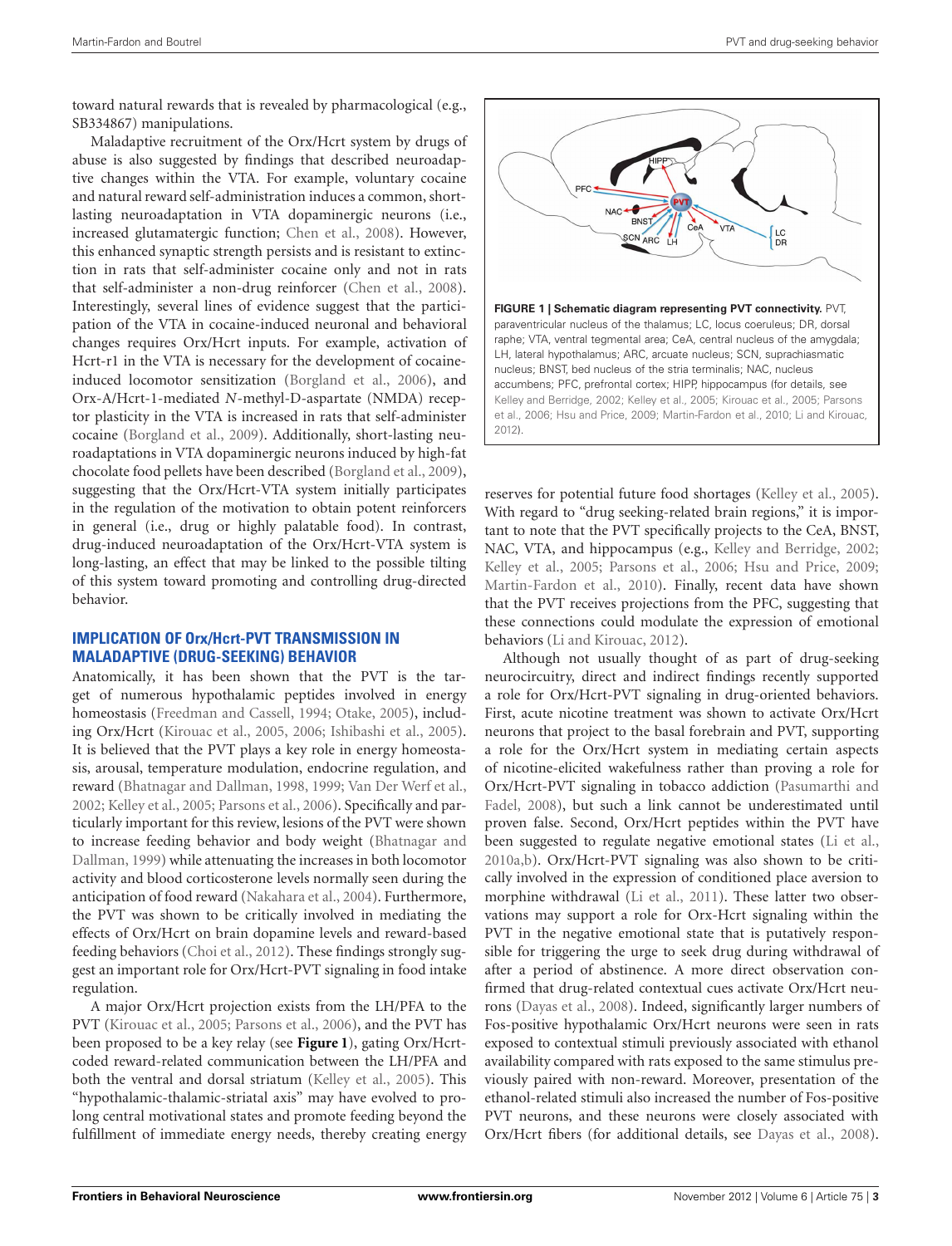Other evidence supports a role for Orx/Hcrt projections from the LH to PVT in regulating drug-seeking behavior. Recent data confirmed that context-induced reinstatement of alcoholic beer seeking is associated with recruitment of a PVT-ventral striatum [pathway and that excitotoxic lesion of this structure \(](#page-4-36)Hamlin et al., [2009](#page-4-36)) or discrete administration of a κ opioid receptor agonist [\(Marchant et al.](#page-4-37), [2010](#page-4-37)) prevents context-induced reinstatement of alcohol seeking. In conclusion, it is hypothesized that maladaptive recruitment of the Orx/Hcrt system by drugs of abuse may tilt its function toward excessive drug-directed behavior, which may explain the increased sensitivity of this peptidergic system to antagonist interference with drug-seeking behavior as opposed to behavior directed toward natural rewards.

Furthermore, it was recently shown that although Orx/Hcrt microinjections into the PVT exerted a priming-like effect, reinstating both extinguished cocaine- and SCM-seeking behavior, Orx/Hcrt produced (1) two different dose-response functions for cocaine seeking *vs*. SCM seeking and (2) a stronger reinstatement of cocaine seeking *vs*[. SCM seeking at moderate doses \(](#page-4-38)Martin-Fardon et al., [2011](#page-4-38)). This observation suggests of a leftward shift of the Orx-A/Hcrt-1 dose-response curve in cocaine-experienced animals, implying that cocaine produced a dysregulation of Orx/Hcrt-PVT transmission that is revealed following exogenous Orx/Hcrt administration. Moreover, recent findings have demonstrated that discrete inactivation of the PVT with tetrodotoxin (TT[X\)](#page-4-39) [prevented](#page-4-39) [cocaine](#page-4-39) [priming-induced](#page-4-39) [reinstatement](#page-4-39) [\(](#page-4-39)James et al., [2010\)](#page-4-39), further implicating this thalamic structure in drugseeking behavior, although the same researchers claimed that Orx/Hcrt-1 receptor signaling within the VTA but not PVT was critical in the regulation of cue-induced reinstatement of cocaine-seeking behaviors [\(James et al.](#page-4-40), [2011\)](#page-4-40).

## **CONCLUSION/PERSPECTIVES**

Currently, the available therapeutic approaches fail to completely treat and address the compulsive nature of drug seeking and drug taking associated with addiction. Evidence indicates that dysfunctional Orx/Hcrt transmission contributes to drug seeking *vs*. natural reward seeking, and an increasing amount of data has now identified the PVT, a brain region not usually included in the neurocircuitry of addiction, to be recruited by drugs of abuse, opening up a new area of targets for efficient pharmacotherapy.

Notably, however, drug addiction is often associated with increased drug consumption that can modify the pharmacological profile of promising therapeutic agents, possibly resulting in drug-in[duced neuroadaptation \(for review, see](#page-4-8) Kalivas and O'Brien, [2008;](#page-4-8) [Moussawi et al., 2009\)](#page-5-27). For instance, following extended-access cocaine self-administration (6 h/day), it was shown that (-)-2-oxa-4-aminobicylco[3.1.0]hexane-4,6-dicarboxylic acid (LY379268), a metabotropic glutamate receptor (mGluR) 2/3 agonist, became more efficient at preventing anxiety-like behavior and decreasing cocaine selfadministration [\(Aujla et al.](#page-3-11), [2008;](#page-3-11) [Hao et al.](#page-4-41), [2010](#page-4-41)), whereas the effects of an mGluR5 antagonist, 3-[(2-methyl-1,3-thiazol-4 yl)ethynyl]piperidine (MTEP), were blunted [\(Hao et al.](#page-4-41), [2010\)](#page-4-41). A similar behavioral pharmacological profile was observed in animals that had a history of alcohol dependence, in which LY379268 and MTEP dose-dependently reduced both alcohol self-administration and the reinstatement of alcohol seeking induced by footshock stress, but LY379268 was more effective than MTEP in inhibiting both behaviors in postdependent animals compared with non-dependent animals [\(Sidhpura et al.,](#page-5-28) [2010](#page-5-28)). Consequently, considering the importance of relapse prevention in postdependent individuals, important issues that require further research are to identify (1) whether Orx/Hcrt-PVT transmission becomes further dysfunctional following dependence and (2) the most effective pharmacological tools (i.e., Hcrt-r antagonists) for relapse and craving prevention in postdependent individuals.

#### **ACKNOWLEDGMENTS**

This is publication number 21836 from The Scripps Research Institute. This research was supported by NIH/NIDA grant DA033344 (Rémi Martin-Fardon) and Swiss National Science Foundation grants 3100A0-112101 and 3100A0-133056 (Benjamin Boutrel). The authors thank G. Cauvi and M. Arends for assistance with the preparation of the manuscript.

#### **REFERENCES**

- <span id="page-3-2"></span>Ammoun, S., Holmqvist, T., Shariatmadari, R., Oonk, H. B., Detheux, M., Parmentier, M., et al. (2003). Distinct recognition of OX1 and OX2 receptors by orexin peptides. *J. Pharmacol. Exp. Ther.* 305, 507–514.
- <span id="page-3-1"></span>Aston-Jones, G., and Harris, G. C. (2004). Brain substrates for increased drug seeking during protracted withdrawal. *Neuropharmacology* 47(Suppl. 1), 167–179.
- <span id="page-3-11"></span>Aujla, H., Martin-Fardon, R., and Weiss, F. (2008). Rats with extended access to cocaine exhibit increased stress reactivity and sensitivity to the anxiolytic-like effects of the mGluR 2/3 agonist

LY379268 during abstinence. *Neuropsychopharmacology* 33, 1818–1826.

- <span id="page-3-3"></span>Baldo, B. A., Daniel, R. A., Berridge, C. W., and Kelley, A. E. (2003). Overlapping distributions of orexin/hypocretin- and dopaminebeta-hydroxylase immunoreactive fibers in rat brain regions mediating arousal, motivation, and stress. *J. Comp. Neurol.* 464, 220–237.
- <span id="page-3-0"></span>Belin, D., and Everitt, B. J. (2008). Cocaine seeking habits depend upon dopamine-dependent serial connectivity linking the ventral with the dorsal striatum. *Neuron* 57, 432–441.
- <span id="page-3-9"></span>Bhatnagar, S., and Dallman, M. (1998). Neuroanatomical basis for facilitation of hypothalamic-

pituitary-adrenal responses to a novel stressor after chronic stress. *Neuroscience* 84, 1025–1039.

- <span id="page-3-10"></span>Bhatnagar, S., and Dallman, M. F. (1999). The paraventricular nucleus of the thalamus alters rhythms in core temperature and energy balance in a statedependent manner. *Brain Res.* 851, 66–75.
- <span id="page-3-6"></span>Bonci, A., and Borgland, S. (2009). Role of orexin/hypocretin and CRF in the formation of drug-dependent synaptic plasticity in the mesolimbic system. *Neuropharmacology* 56(Suppl. 1), 107–111.
- <span id="page-3-8"></span>Borgland, S. L., Chang, S. J., Bowers, M. S., Thompson, J. L., Vittoz, N., Floresco, S. B., et al. (2009). Orexin A/hypocretin-1 selectively promotes

motivation for positive reinforcers. *J. Neurosci.* 29, 11215–11225.

- <span id="page-3-4"></span>Borgland, S. L., Taha, S. A., Sarti, F., Fields, H. L., and Bonci, A. (2006). Orexin A in the VTA is critical for the induction of synaptic plasticity and behavioral sensitization to cocaine. *Neuron* 49, 589–601.
- <span id="page-3-7"></span>Boutrel, B., Cannella, N., and De Lecea, L. (2010). The role of hypocretin in driving arousal and goaloriented behaviors. *Brain Res.* 1314, 103–111.
- <span id="page-3-5"></span>Boutrel, B., Kenny, P. J., Specio, S. E., Martin-Fardon, R., Markou, A., Koob, G. F., et al. (2005). Role for hypocretin in mediating stressinduced reinstatement of cocaineseeking behavior. *Proc. Natl. Acad. Sci. U.S.A.* 102, 19168–19173.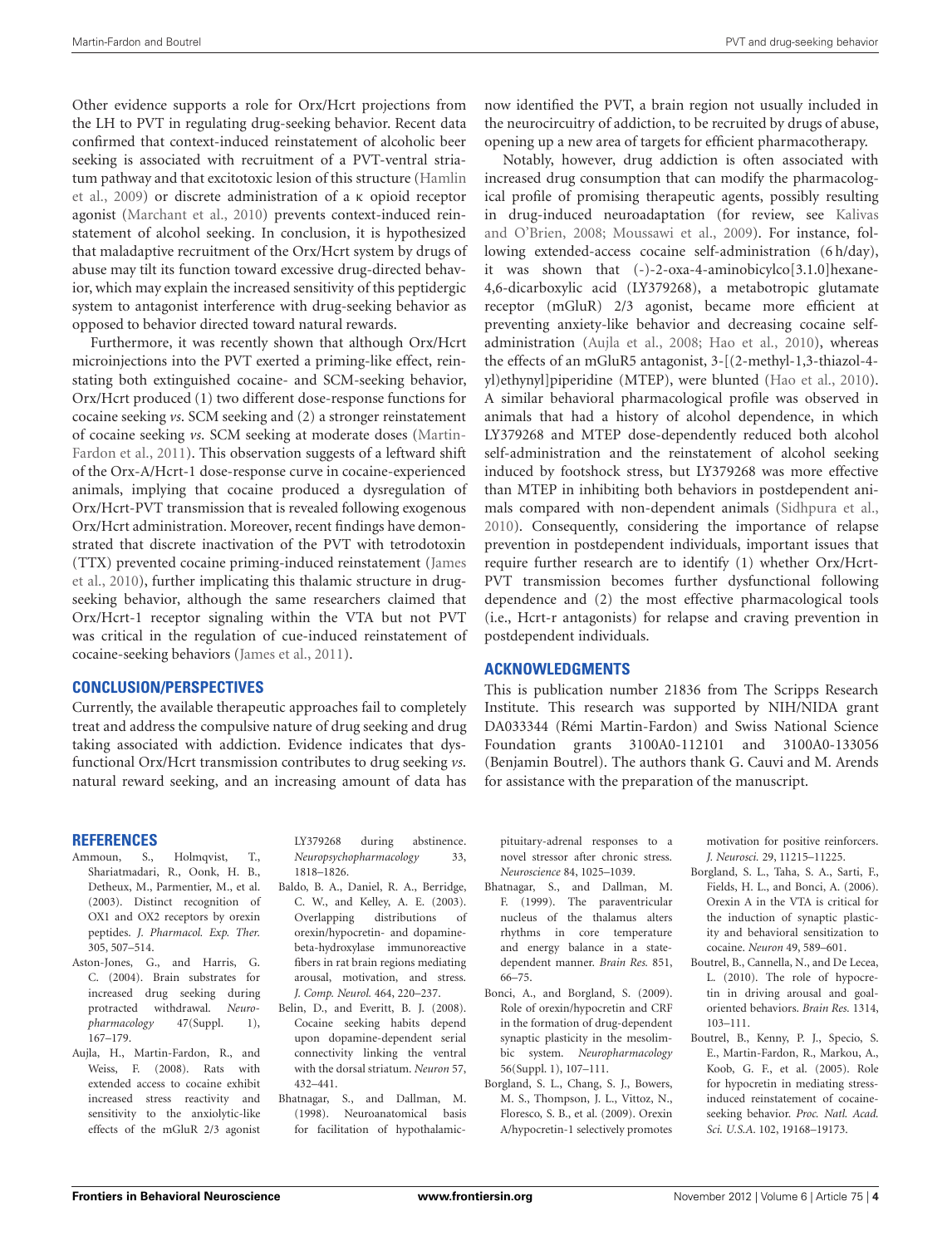- <span id="page-4-15"></span>Calipari, E. S., and Espana, R. A. (2012). Hypocretin/orexin regulation of dopamine signaling: implications for reward and reinforcement mechanisms. *Front. Behav. Neurosci.* 6:54. doi: 10.3389/fnbeh.2012.00054
- <span id="page-4-4"></span>Cardinal, R. N., Parkinson, J. A., Hall, J., and Everitt, B. J. (2002). Emotion and motivation: the role of the amygdala, ventral striatum, and prefrontal cortex. *Neurosci. Biobehav. Rev.* 26, 321–352.
- <span id="page-4-24"></span>Chen, B. T., Bowers, M. S., Martin, M., Hopf, F. W., Guillory, A. M., Carelli, R. M., et al. (2008). Cocaine but not natural reward self-administration nor passive cocaine infusion produces persistent LTP in the VTA. *Neuron* 59, 288–297.
- <span id="page-4-30"></span>Choi, D. L., Davis, J. F., Magrisso, I. J., Fitzgerald, M. E., Lipton, J. W., and Benoit, S. C. (2012). Orexin signaling in the paraventricular thalamic nucleus modulates mesolimbic dopamine and hedonic feeding in the rat. *Neuroscience* 210, 243–248.
- <span id="page-4-2"></span>Daglish, M. R., and Nutt, D. J. (2003). Brain imaging studies in human addicts. *Eur. Neuropsychopharmacol.* 13, 453–458.
- <span id="page-4-14"></span>Dayas, C. V., McGranahan, T. M., Martin-Fardon, R., and Weiss, F. (2008). Stimuli linked to ethanol availability activate hypothalamic CART and orexin neurons in a reinstatement model of relapse. *Biol. Psychiatry* 63, 152–157.
- <span id="page-4-12"></span>DiLeone, R. J., Georgescu, D., and Nestler, E. J. (2003). Lateral hypothalamic neuropeptides in reward and drug addiction. *Life Sci.* 73, 759–768.
- <span id="page-4-9"></span>Edwards, C. M., Abusnana, S., Sunter, D., Murphy, K. G., Ghatei, M. A., and Bloom, S. R. (1999). The effect of the orexins on food intake: comparison with neuropeptide Y, melanin-concentrating hormone and galanin. *J. Endocrinol.* 160, R7–R12.
- <span id="page-4-19"></span>Espana, R. A., Oleson, E. B., Locke, J. L., Brookshire, B. R., Roberts, D. C., and Jones, S. R. (2010). The hypocretin-orexin system regulates cocaine self-administration via actions on the mesolimbic dopamine system. *Eur. J. Neurosci.* 31, 336–348.
- <span id="page-4-3"></span>Everitt, B. J., Dickinson, A., and Robbins, T. W. (2001). The neuropsychological basis of addictive behaviour. *Brain Res. Brain Res. Rev.* 36, 129–138.
- <span id="page-4-25"></span>Freedman, L. J., and Cassell, M. D. (1994). Relationship of thalamic basal forebrain projection neurons to the peptidergic innervation of the

midline thalamus. *J. Comp. Neurol.* 348, 321–342.

- <span id="page-4-1"></span>Goldstein, R. Z., and Volkow, N. D. (2002). Drug addiction and its underlying neurobiological basis: neuroimaging evidence for the involvement of the frontal cortex. *Am. J. Psychiatry* 159, 1642–1652.
- <span id="page-4-16"></span>Gonzalez, J. A., Jensen, L. T., Fugger, L., and Burdakov, D. (2012). Convergent inputs from electrically and topographically distinct orexin cells to locus coeruleus and ventral tegmental area. *Eur. J. Neurosci.* 35, 1426–1432.
- <span id="page-4-36"></span>Hamlin, A. S., Clemens, K. J., Choi, E. A., and McNally, G. P. (2009). Paraventricular thalamus mediates context-induced reinstatement (renewal) of extinguished reward seeking. *Eur. J. Neurosci.* 29, 802–812.
- <span id="page-4-41"></span>Hao, Y., Martin-Fardon, R., and Weiss, F. (2010). Behavioral and functional evidence of metabotropic glutamate receptor 2/3 and metabotropic glutamate receptor 5 dysregulation in cocaine-escalated rats: factor in the transition to dependence. *Biol. Psychiatry* 68, 240–248.
- <span id="page-4-13"></span>Harris, G. C., and Aston-Jones, G. (2006). Arousal and reward: a dichotomy in orexin function. *Trends Neurosci.* 29, 571–577.
- <span id="page-4-17"></span>Harris, G. C., Wimmer, M., and Aston-Jones, G. (2005). A role for lateral hypothalamic orexin neurons in reward seeking. *Nature* 437, 556–559.
- <span id="page-4-11"></span>Haynes, A. C., Chapman, H., Taylor, C., Moore, G. B., Cawthorne, M. A., Tadayyon, M., et al. (2002). Anorectic, thermogenic and antiobesity activity of a selective orexin-1 receptor antagonist in ob/ob mice. *Regul. Pept.* 104, 153–159.
- <span id="page-4-10"></span>Haynes, A. C., Jackson, B., Chapman, H., Tadayyon, M., Johns, A., Porter, R. A., et al. (2000). A selective orexin-1 receptor antagonist reduces food consumption in male and female rats. *Regul. Pept.* 96, 45–51.
- <span id="page-4-21"></span>Hollander, J. A., Lu, Q., Cameron, M. D., Kamenecka, T. M., and Kenny, P. J. (2008). Insular hypocretin transmission regulates nicotine reward. *Proc. Natl. Acad. Sci. U.S.A.* 105, 19480–19485.
- <span id="page-4-31"></span>Hsu, D. T., and Price, J. L. (2009). Paraventricular thalamic nucleus: subcortical connections and innervation by serotonin, orexin, and corticotropin-releasing hormone in macaque monkeys. *J. Comp. Neurol.* 512, 825–848.
- <span id="page-4-28"></span>Ishibashi, M., Takano, S., Yanagida, H., Takatsuna, M., Nakajima, K., Oomura, Y., et al. (2005). Effects

of orexins/hypocretins on neuronal activity in the paraventricular nucleus of the thalamus in rats *in vitro*. *Peptides* 26, 471–481.

- <span id="page-4-5"></span>Ito, R., Dalley, J. W., Robbins, T. W., and Everitt, B. J. (2002). Dopamine release in the dorsal striatum during cocaine-seeking behavior under the control of a drug-associated cue. *J. Neurosci.* 22, 6247–6253.
- <span id="page-4-39"></span>James, M. H., Charnley, J. L., Jones, E., Levi, E. M., Yeoh, J. W., Flynn, J. R., et al. (2010). Cocaineand amphetamine-regulated transcript (CART) signaling within the paraventricular thalamus modulates cocaine-seeking behaviour. *PLoS ONE* 5:e12980. doi: 10.1371/journal.pone.0012980
- <span id="page-4-40"></span>James, M. H., Charnley, J. L., Levi, E. M., Jones, E., Yeoh, J. W., Smith, D. W., et al. (2011). Orexin-1 receptor signalling within the ventral tegmental area, but not the paraventricular thalamus, is critical to regulating cue-induced reinstatement of cocaine-seeking. *Int. J. Neuropsychopharmacol.* 14, 684–690.
- <span id="page-4-18"></span>Jupp, B., Krivdic, B., Krstew, E., and Lawrence, A. J. (2011). The orexin receptor antagonist SB-334867 dissociates the motivational properties of alcohol and sucrose in rats. *Brain Res.* 1391, 54–59.
- Jupp, B., Krstew, E., Dezsi, G., and Lawrence, A. J. (2011). Discrete cueconditioned alcohol-seeking after protracted abstinence: pattern of neural activation and involvement of orexin receptors. *Br. J. Pharmacol.* 162, 880–889.
- <span id="page-4-8"></span>Kalivas, P. W., and O'Brien, C. (2008). Drug addiction as a pathology of staged neuroplasticity. *Neuropsychopharmacology* 33, 166–180.
- <span id="page-4-6"></span>Kalivas, P. W., and Volkow, N. D. (2005). The neural basis of addiction: a pathology of motivation and choice. *Am. J. Psychiatry* 162, 1403–1413.
- <span id="page-4-29"></span>Kelley, A. E., Baldo, B. A., and Pratt, W. E. (2005). A proposed hypothalamic-thalamic-striatal axis for the integration of energy balance, arousal, and food reward. *J. Comp. Neurol.* 493, 72–85.
- <span id="page-4-7"></span>Kelley, A. E., and Berridge, K. C. (2002). The neuroscience of natural rewards: relevance to addictive drugs. *J. Neurosci.* 22, 3306–3311.
- <span id="page-4-26"></span>Kirouac, G. J., Parsons, M. P., and Li, S. (2005). Orexin (hypocretin) innervation of the paraventricular nucleus of the thalamus. *Brain Res.* 1059, 179–188.
- <span id="page-4-27"></span>Kirouac, G. J., Parsons, M. P., and Li, S. (2006). Innervation of

the paraventricular nucleus of the thalamus from cocaine- and amphetamine-regulated transcript (CART) containing neurons of the hypothalamus. *J. Comp. Neurol.* 497, 155–165.

- <span id="page-4-20"></span>Lawrence, A. J., Cowen, M. S., Yang, H. J., Chen, F., and Oldfield, B. (2006). The orexin system regulates alcoholseeking in rats. *Br. J. Pharmacol.* 148, 752–759.
- <span id="page-4-0"></span>Leshner, A. I. (1997). Addiction is a brain disease, and it matters. *Science* 278, 45–47.
- <span id="page-4-32"></span>Li, S., and Kirouac, G. J. (2012). Sources of inputs to the anterior and posterior aspects of the paraventricular nucleus of the thalamus. *Brain Struct. Funct.* 217, 257–273.
- <span id="page-4-33"></span>Li, Y., Li, S., Wei, C., Wang, H., Sui, N., and Kirouac, G. J. (2010a). Changes in emotional behavior produced by orexin microinjections in the paraventricular nucleus of the thalamus. *Pharmacol. Biochem. Behav.* 95, 121–128.
- <span id="page-4-34"></span>Li, Y., Li, S., Wei, C., Wang, H., Sui, N., and Kirouac, G. J. (2010b). Orexins in the paraventricular nucleus of the thalamus mediate anxiety-like responses in rats. *Psychopharmacology (Berl.)* 212, 251–265.
- <span id="page-4-35"></span>Li, Y., Wang, H., Qi, K., Chen, X., Li, S., Sui, N., et al. (2011). Orexins in the midline thalamus are involved in the expression of conditioned place aversion to morphine withdrawal. *Physiol. Behav.* 102, 42–50.
- <span id="page-4-37"></span>Marchant, N. J., Furlong, T. M., and McNally, G. P. (2010). Medial dorsal hypothalamus mediates the inhibition of reward seeking after extinction. *J. Neurosci.* 30, 14102–14115.
- <span id="page-4-38"></span>Martin-Fardon, R., Leos, B. N., Kerr, T. M., and Weiss, F. (2011). *Administration of Orexin/Hypocretin (Orx/Hcrt) in the Paraventricular Nucleus of the Thalamus (PVT) Produces Cocaine-Seeking: Comparison with Natural Reward-Seeking. Program No. 69.10. 2011 Neuroscience Meeting Planner.* Washington, DC: Society for Neuroscience. [Online]*.*
- <span id="page-4-22"></span>Martin-Fardon, R., and Weiss, F. (2009). *Differential Effects of an Orx/Hcrt Antagonist on Reinstatement Induced by a Cue Conditioned to Cocaine vs. Palatable Natural Reward. Program No. 65.21. 2009 Neuroscience Meeting Planner,* Chicago, IL: Society for Neuroscience. [Online].
- <span id="page-4-23"></span>Martin-Fardon, R., and Weiss,<br>F. (2012). N-(2-methyl-6-ben N-(2-methyl-6-ben zoxazolyl)-N'-1, 5-naphthyridin-4-yl urea (SB334867), a hypocretin receptor-1 antagonist, preferentially